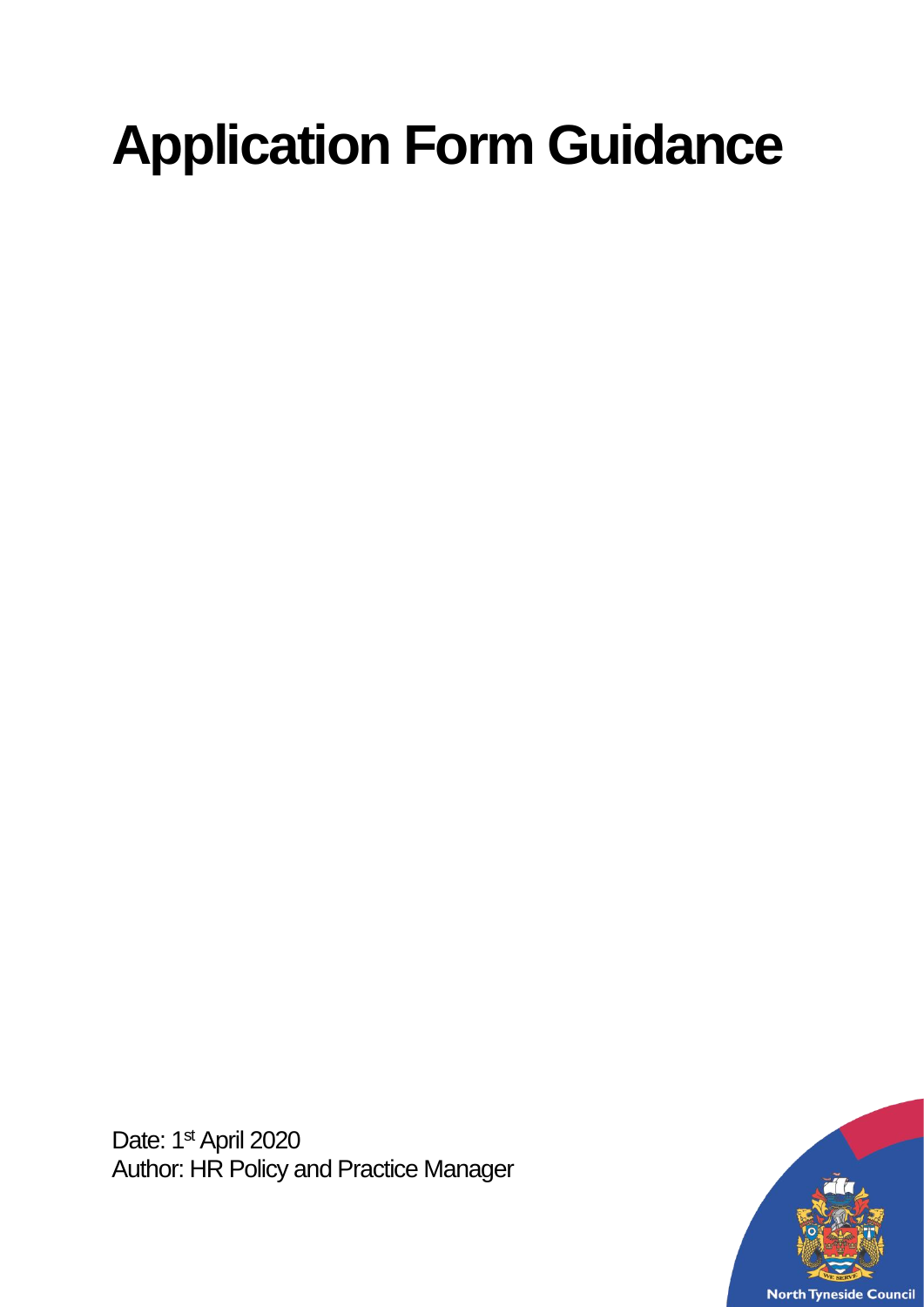## **GUIDANCE NOTES ON COMPLETING YOUR APPLICATION FORM**

Thank you for considering applying for employment with North Tyneside Council. Before you begin to complete your application please read all of the following information to assist you.

There are three parts to the form; A, B and C. You must complete Parts A and B of the application form (Part C is voluntary) and return all parts of the form. If they are not relevant to you, please mark them as 'not applicable', or 'n/a'. Incomplete application forms may not be considered for short listing.

If it is difficult for you to complete the form (e.g. if you have a disability or if English is your second language) and you require an alternative format, please contact the Recruitment Team on 0191 643 5074.

North Tyneside Council is committed to safeguarding and promoting the welfare of children, young people and adults at risk of harm, and expects all employees and volunteers to share this commitment.

The following guidance notes are provided to guide you through the application process and to ensure we have sufficient information to process your application and to help us meet our safeguarding obligations.

## **Part A**

## **Personal details**

Confirmation of your identity is required and will usually be undertaken at the interview by checking appropriate documents.

#### **Right to Work in the UK**

Under the Immigration, Asylum and Nationality Act 2006 it is illegal to employ someone without having first checked their right to work in the UK status. As a result, North Tyneside Council has a legal responsibility to carry out this check.

If you are invited to interview for a post, therefore, you will be asked to provide documentary evidence of your nationality and the basis of your right to work in the UK. This includes where your right to work in the UK will be dependent upon your successfully gaining a visa or sponsorship, required under the UK immigration system in operation since December 2020.

Details of the acceptable documents that you can provide to prove your right to work will be sent to you with your invitation to interview. Further details can also be found at<https://www.gov.uk/government/publications/right-to-work-checklist>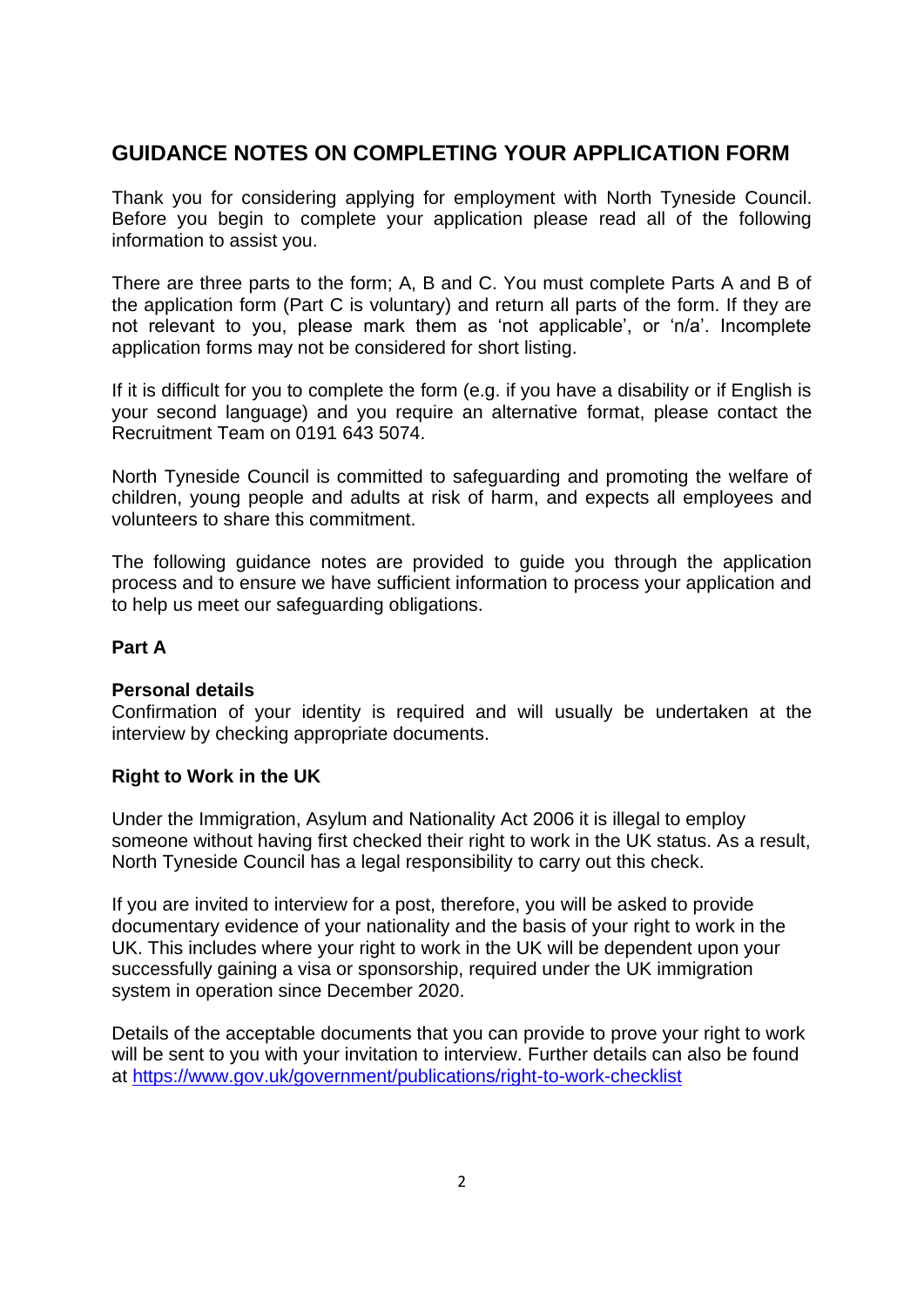#### **Disability Confident Employer**

North Tyneside Council is committed to the employment and career development of people with disabilities and, in accordance with the Disability Confident scheme, we guarantee an interview to all candidates who have demonstrated that they meet the essential criteria required for the post, and who have indicated that they have a disability. If you wish to be considered for an interview under this scheme, please complete the declaration in Part A of the application form.

#### **Current or Ex-Armed Forces Personnel**

North Tyneside Council is committed to supporting into employment those who are serving in the Armed Forces or have previously done so. As an employer we guarantee an interview to all candidates who are or have served with the Armed Forces and meet both the essential and desirable criteria for the post. Please tick the box if you think you are eligible under this commitment

#### **Politically Restricted Posts**

Under the Local Government and Housing Act 1989 and associated regulations, anyone who holds a politically restricted post cannot:

a. Become or remain an elected member of a local authority.

b. Become a member of the House of Commons, the European Parliament or one of the devolved assemblies.

c. Take part in certain political activities. For further details please contact the Recruitment Team on 0191 643 5074.

#### **Pre-Employment Checks**

An offer of employment with North Tyneside Council will only be finally confirmed when all pre-employment checks such as references, qualifications, medical, right to work in the UK, and DBS or Safeguarding checks (where appropriate) are completed and satisfactory.

#### **Driving Licence**

If you are required to drive an Authority vehicle, a check will be made at interview of your driving licence and any penalty points or disqualifications on it. If you are appointed and if you then intend to drive your own car (or non-Authority vehicle) for business mileage, you will be required to provide your insurance documents and/or driving licence at a later date.

#### **References**

The nature of the role will determine how many references are required and from whom and will be applied as follows:

## • **Standard Posts**

When the role being recruited to does **not** involve work with children, young people or adults at risk of harm you should provide details of referees as follows:

 $\circ$  For posts, which are Grade 12 or above (see the job description for the grade), two references will be required, one of which will be from your current or most recent employer.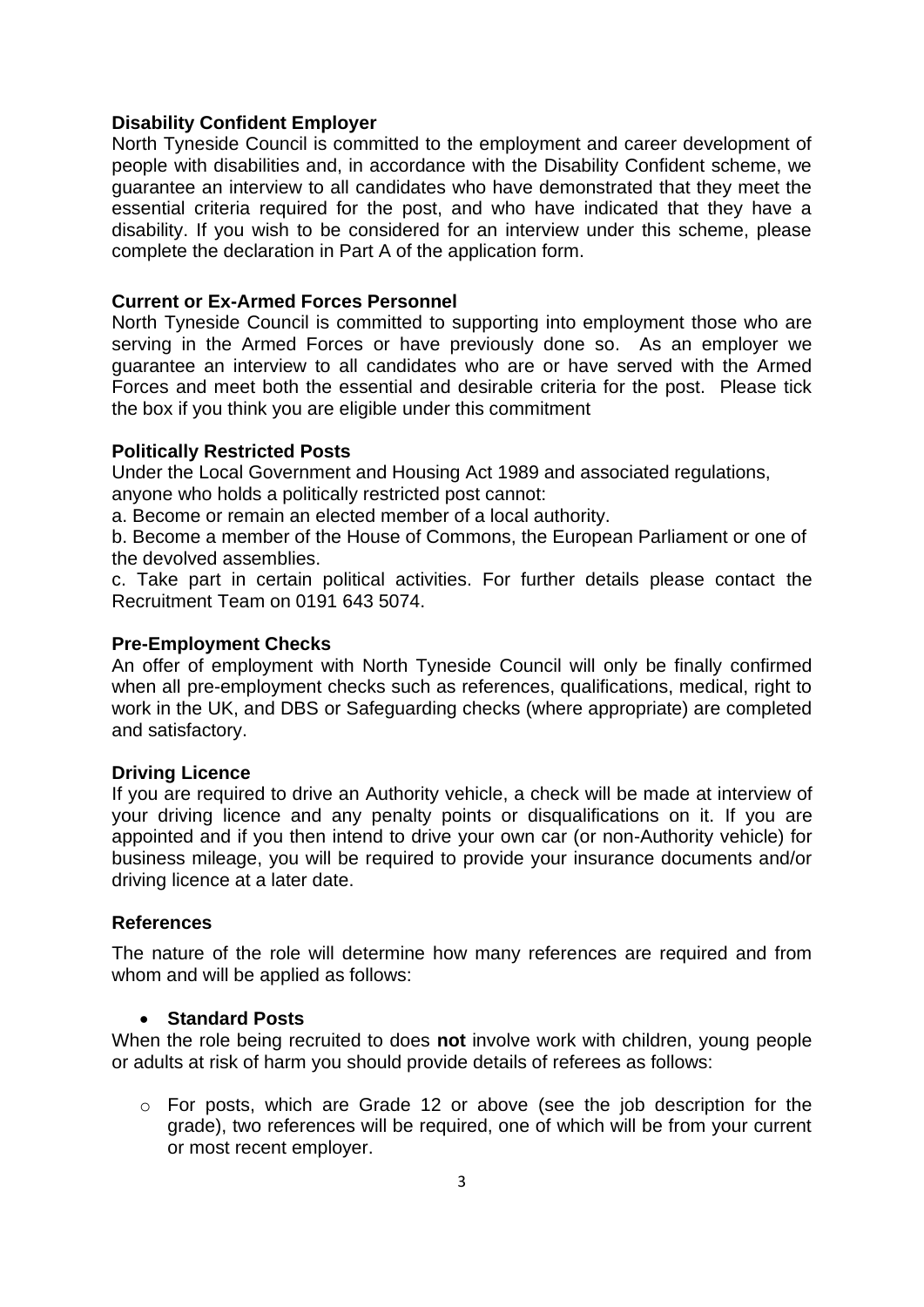o For all other Standard Posts one reference is required from your current or most recent employer (as above from employer or line manager, not just a colleague) and should cover a period of 2 years. Where the first reference does not cover a 2 year period a further reference will be required.

The following exceptions will apply:

- 1. Where the you have been in education and have no recent employment history you should provide a referee from your educational establishment, or;
- 2. Where, due to personal circumstances, you are unable to provide a referee from employment or education. For example, you may have been:
- Long-term unemployed since your last job, or from leaving education (more than 7 years)
- Looking after children, fostering or being a carer, or
- Undergoing long-term medical treatment that has prevented you from working or studying.

North Tyneside Council is committed to supporting people into work and therefore **in these circumstances,** (which you should identify on the previous employment section of the application form), we will consider references provided by other professionals, such as a family doctor or healthcare worker, or a relevant professional who knows you, such as a social worker. If you have been undertaking voluntary work a reference can also be considered from the charity/voluntary organisation, or from an employee within the charity/organisation who knows you.

## • **Safeguarding Post References**

North Tyneside Council is committed to safeguarding and protecting the welfare of children and adults at risk of harm as a priority, and as such aims to ensure the safe and effective recruitment of anyone working with these groups. All appointments of employees who work with children, or adults at risk of harm, are therefore subject to the required pre-employment checks being considered satisfactory. The Vacancy Reference Number of these posts will begin with "**DBS**".

| <b>Reference One</b>       | <b>Reference Two</b>                                       |
|----------------------------|------------------------------------------------------------|
| Employment reference:      | <b>Employment or Character Reference:</b>                  |
| From the current or most   | If the first reference relates to a post where you did not |
| recent employer. This      | work with children or adults at risk of harm, the second   |
| should be from your        | reference should be from the last employment where         |
| employer or line manager,  | you did.                                                   |
| not just a colleague.      |                                                            |
|                            | If you have never worked with these groups, then a         |
| Where you have no          | character reference can be provided.                       |
| previous employment        |                                                            |
| history, you may provide a |                                                            |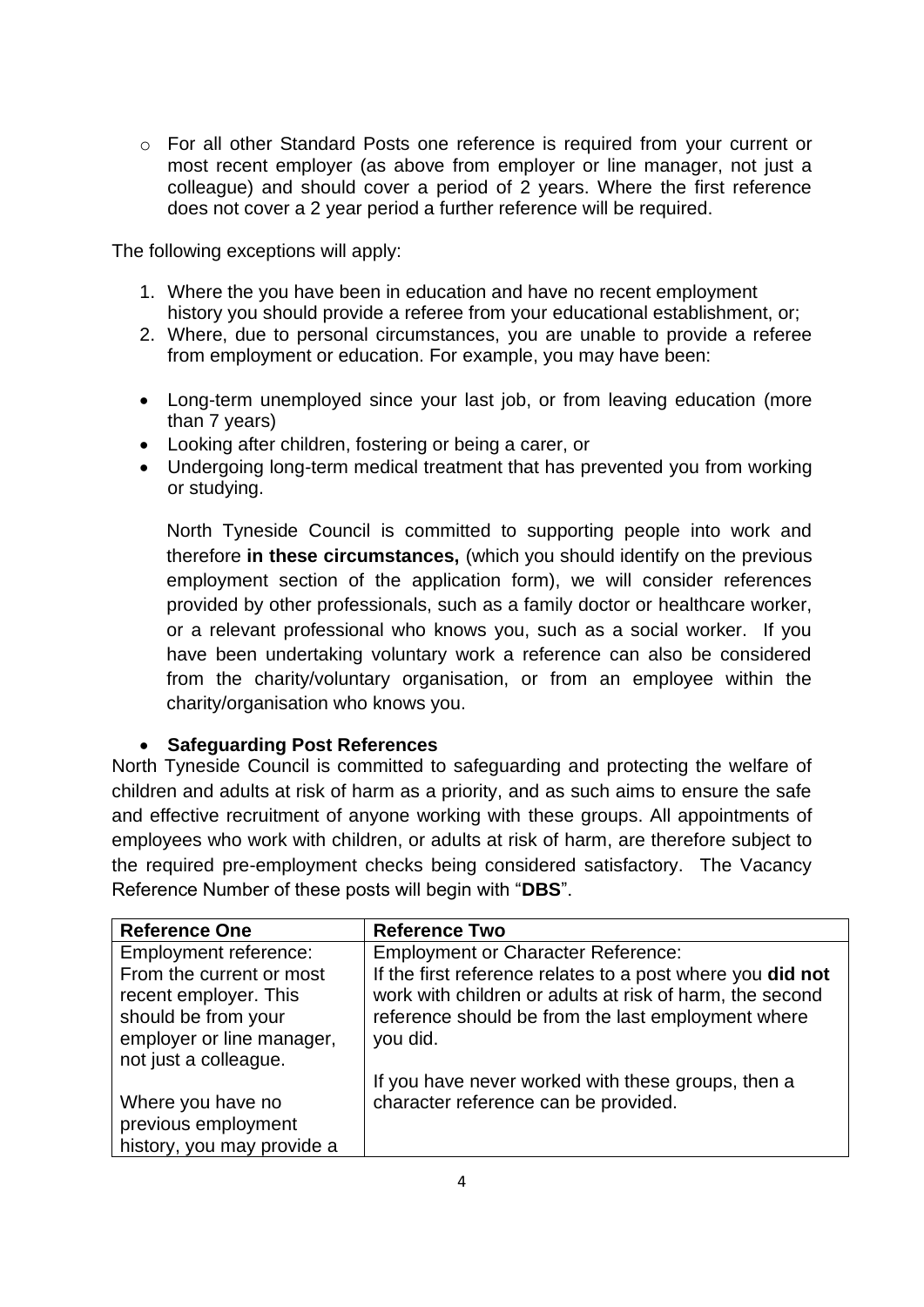| l reference from your school |  |
|------------------------------|--|
| or university.               |  |

## • **Specified Posts**

There are a limited number of posts which require a DBS check, but which only require references in line with the Standard Post process above. The Vacancy Reference Number for these posts will begin with "**DBSR**".

## **Disclosure and Barring Service checks**

If the post which you are applying for requires a DBS check the Vacancy Reference Number for the post will begin with "DBS". In addition, the advert will either indicate that the post is exempt from the Rehabilitation of Offenders Act 1974 and that a Standard or Enhanced check is required or, alternatively it will indicate that a Basic DBS check is required.

Under the Rehabilitation of Offenders Act 1974 normally an individual does not have to disclose details of **spent**\* convictions when applying for a job. There are, however, exemptions from the Act for specified posts which are eligible due to their position of trust and authority, and/or where the post requires the employee to work with vulnerable groups such as children, young people or adults at risk of harm. This includes working in what is defined as "regulated activity" by either:

- Department for Education, for work with children. HM Government has produced a Factual note on regulated activity in relation to children: [https://assets.publishing.service.gov.uk/government/uploads/syste](https://assets.publishing.service.gov.uk/government/uploads/system/uploads/attachment_data/file/550197/Regulated_activity_in_relation_to_children.pdf) [m/uploads/attachment\\_data/file/550197/Regulated\\_activity\\_in\\_rela](https://assets.publishing.service.gov.uk/government/uploads/system/uploads/attachment_data/file/550197/Regulated_activity_in_relation_to_children.pdf) [tion\\_to\\_children.pdf](https://assets.publishing.service.gov.uk/government/uploads/system/uploads/attachment_data/file/550197/Regulated_activity_in_relation_to_children.pdf)
- Department of Health, for work with adults, Guidance available at: [https://www.gov.uk/government/publications/new-disclosure-and-barring](https://www.gov.uk/government/publications/new-disclosure-and-barring-services)[services](https://www.gov.uk/government/publications/new-disclosure-and-barring-services)

*\*Spent convictions are those convictions that have reached a set period where the individual is deemed to have been "rehabilitated" if they have not offended again. The periods of "rehabilitation" are defined by the Rehabilitation of Offenders Act 1974. Unspent convictions are those records that have not yet reached this defined period of rehabilitation. Further guidance on what are spent, or unspent convictions is available at:*

*[https://www.gov.uk/government/publications/new-guidance-on-the-rehabilitation-of](https://www.gov.uk/government/publications/new-guidance-on-the-rehabilitation-of-offenders-act-1974)[offenders-act-1974](https://www.gov.uk/government/publications/new-guidance-on-the-rehabilitation-of-offenders-act-1974)*

As a result, criminal record checks of both spent and unspent convictions, conducted via the Disclosure and Barring Service (DBS), are expressly required for certain posts with us. These checks can be at Standard or Enhanced level depending upon the role. In particular, posts which involve working with vulnerable groups often require an Enhanced check and, where working in "regulated activity", may also need a check of the Barred Lists. These are lists of offenders who are barred from working with children or adults at risk of harm. Guidance regarding eligibility for DBS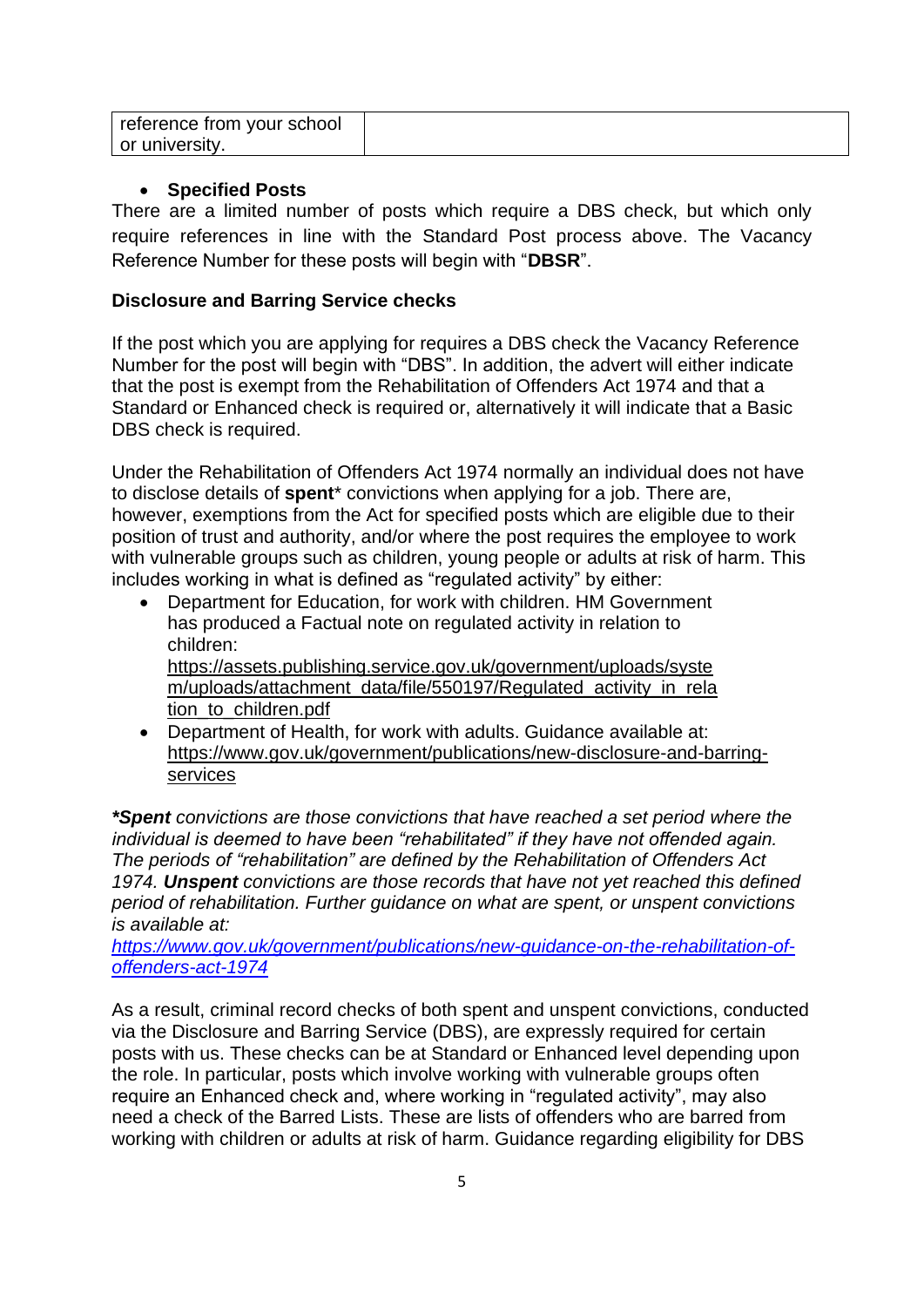checks is available at: [https://www.gov.uk/government/collections/dbs-eligibility](https://www.gov.uk/government/collections/dbs-eligibility-guidance)[guidance](https://www.gov.uk/government/collections/dbs-eligibility-guidance)

In some circumstances, where a post is not exempt from the Rehabilitation of Offenders Act 1974, and therefore is not eligible for a Standard or Enhanced criminal records check (DBS), a candidate's unspent convictions may still be relevant to the post. In these cases, a Basic DBS check will be conducted, which only provides details of **unspent\*** convictions. The recruiting manager can then discuss this information with the candidate. Guidance regarding Basic DBS checks is available at:<https://www.gov.uk/government/publications/basic-checks>

If you are invited to attend an interview or selection process you will be asked to bring with you the necessary identity documents required for a DBS check to be done. In all cases, however, a check will only be made after an offer of employment has been made subject to pre-employment checks. Any information disclosed at this time will be considered only in relation to its impact on suitability for the particular post applied for.

If you are offered the post (subject to pre-employment checks) you will then be asked to obtain a DBS Disclosure from the Disclosure and Barring Service using our online application service, and to produce your certificate. Further details of the application process and guidance are provided with the job offer.

If you are registered with the DBS Update Service, we will ask you for your certificate number and consent to carry out a check via the Update Service. We will keep any information we receive from the Disclosure and Barring Service confidential and will store it securely during the recruitment process.

If you have been disqualified from working with children or adults at risk of harm and you apply for, or accept, work working with children or adults at risk of harm then you will be breaking the law.

If the post you are applying for requires a DBS Check an Overseas Criminal Record Check, or "certificate of good conduct", may also be required, if you have lived overseas for 12 months or more, (continuously or in total), in the last 5 years, while you have been aged 18 or over. Should a check be required you will be advised of the process by the recruiting manager as the checking process varies from country to country. Further information about these checks can be found at; [https://www.gov.uk/government/publications/criminal-records-checks-for-overseas](https://www.gov.uk/government/publications/criminal-records-checks-for-overseas-applicants)[applicants](https://www.gov.uk/government/publications/criminal-records-checks-for-overseas-applicants)

Please note North Tyneside Council roles which require a DBS check must have the necessary criminal records checks completed before a role will be confirmed and start date agreed.

Copies of our Recruitment of People with Criminal Records Policy (which covers the effect of a criminal record history on the recruitment and selection process), and Policy on the Handling of DBS Certificate Information are available, along with a link to the DBS Code of Practice, on the North Tyneside Council website.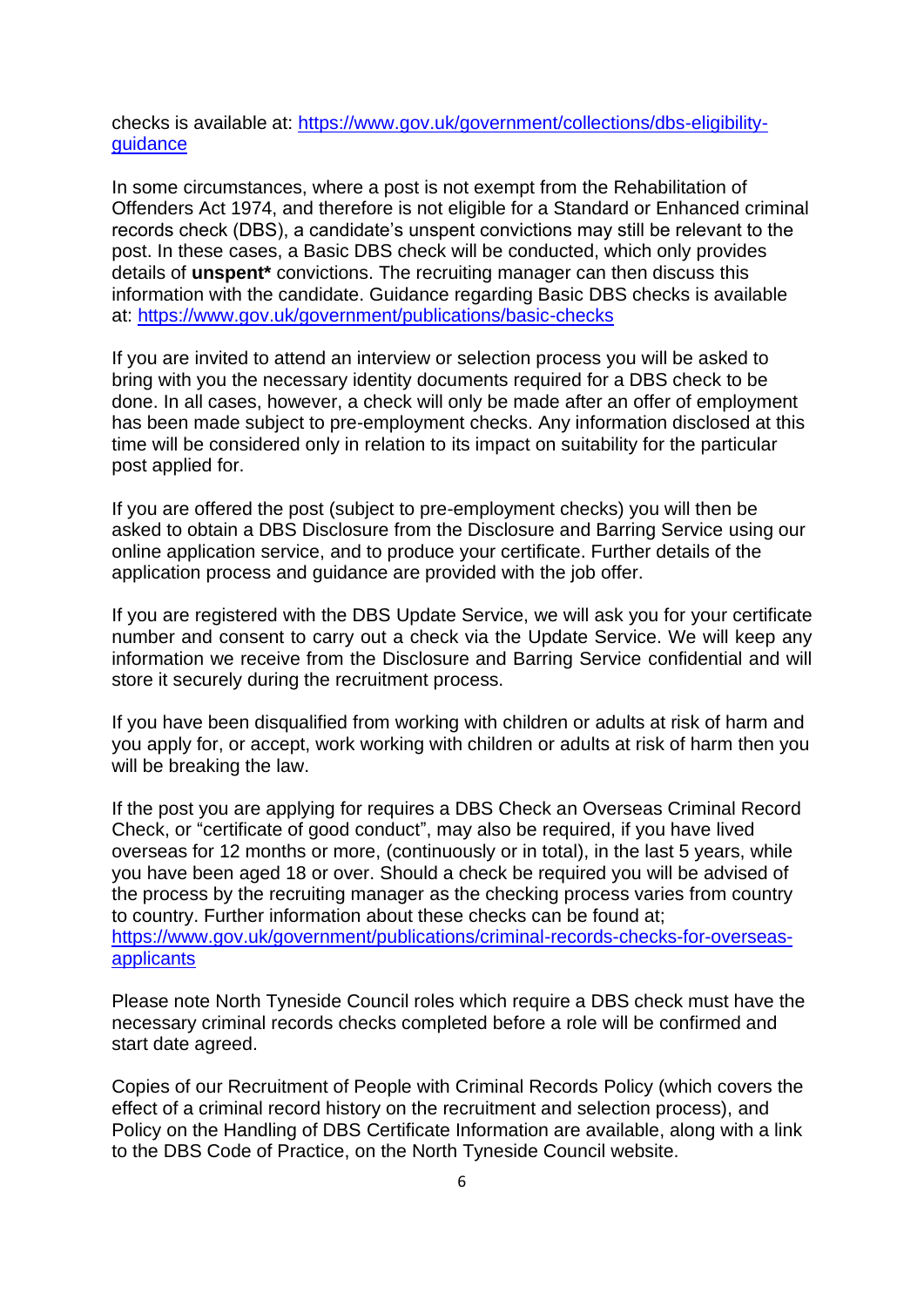Further advice and support are available through Unlock, a charity for people with convictions, at their website [https://www.unlock.org.uk](https://www.unlock.org.uk/)

## **Disqualification under the Childcare Act 2006 (DUCA2006) Checks**

Please note if the post reference number for the post you are applying for is pre-fixed with "DBSC" a check will be made to ensure you are not disqualified from working in childcare. In all cases, however, a check will only be made after an offer of employment has been made subject to pre-employment checks. Guidance regarding these checks can be found at

[https://www.gov.uk/government/publications/disqualification-under-the-childcare-act-](https://www.gov.uk/government/publications/disqualification-under-the-childcare-act-2006)[2006](https://www.gov.uk/government/publications/disqualification-under-the-childcare-act-2006)

## **Part B**

## **Employment and education history**

In this section you should tell us about your employment and education history in full, including details of any periods of unemployment and the reason/s for them. We ask for this information in order to help identify any gaps where you were not in education or employment, as part of our commitment to safeguarding children, young people and adults at risk of harm.

We would like you to give details of your education history (starting from the secondary school you attended), along with the exams and qualifications you obtained. You will also be required to provide your original qualification certificates. Also, for relevant posts, proof of registration with any relevant bodies e.g. Health and Care Professions Council (HCPC) will be needed.

#### **Skills, knowledge, experience and competencies**

This section asks you to demonstrate how you meet the skills, knowledge, experience and competencies that are set out in the Person Specification of the role for which you are applying. It is important that you provide specific examples of how you currently/have demonstrated these, as this will assist with short-listing.

#### **Further Information**

In this section you can detail any other information that you would like to include in your application which you feel is relevant or would like to be considered. This can include details of any part-time or flexible working arrangements that you would like to propose.

## **Part C**

## **Equal Opportunities Monitoring Form**

We have a duty to monitor who is applying for our vacancies, and this information helps us to do that. We would appreciate it if you would complete this section to assist us with this equality monitoring. You do not have to do so, however, and if you choose not to it will not affect your application.